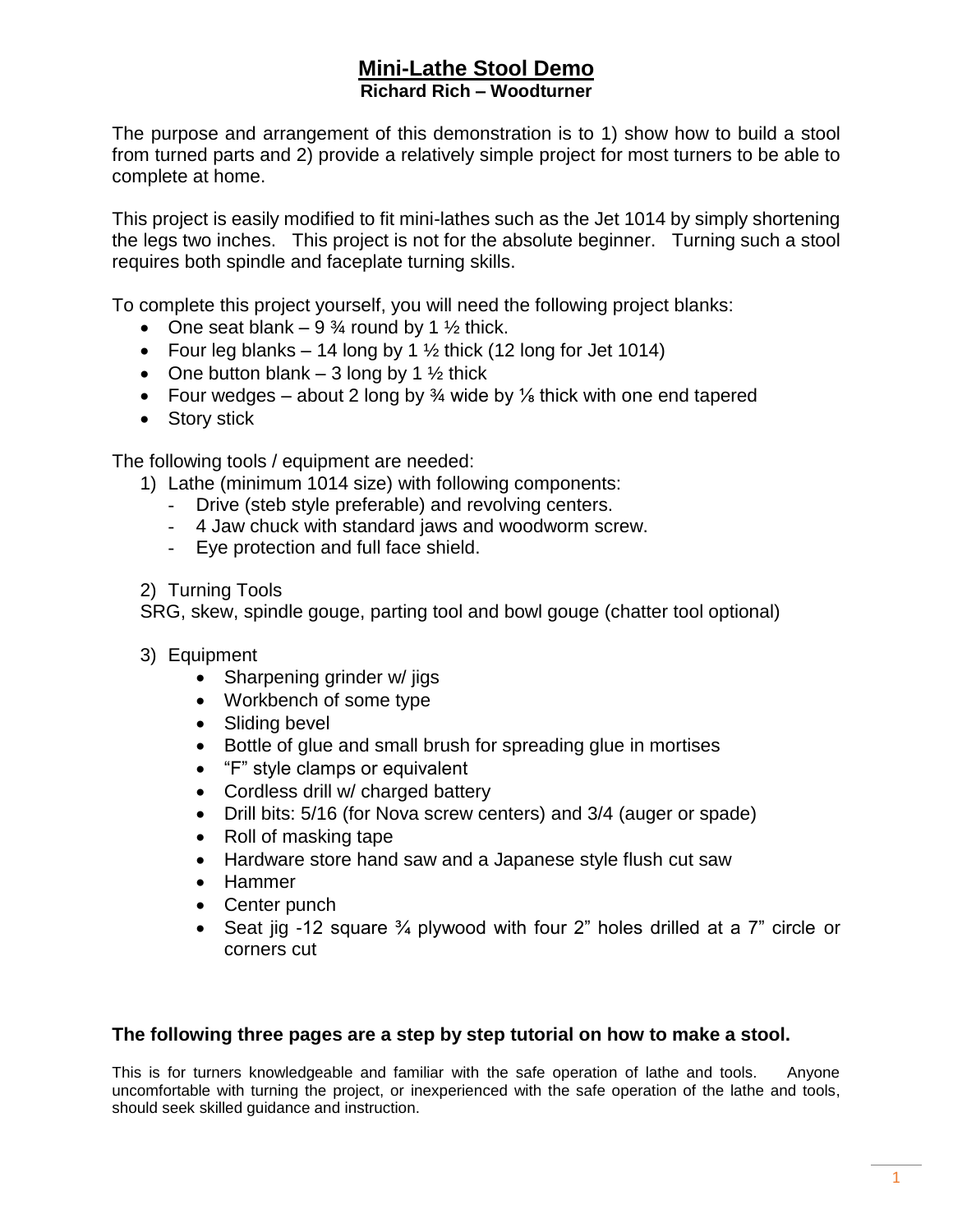## **SEAT LAYOUT**

- 1. Place seat blank on workbench with center mark side up.
- 2. Use the protractor ruler to measure and spread the pencil compass pencil to point to 3 ¾. Use this to draw a 7 ½ circle by drawing the circle from center.
- 3. Find the grain line along the blank the best you can. Align the protractor with the grain line and make a mark at 45 degrees from center. With a straight-edge (the story stick will suffice), mark a line at 45 degrees from the grain line. Go from edge to edge.
- 4. Pick either side where the line intersects with the circle. Place the pointy end of the compass there. Stretch the compass out enough so the pencil will mark a short line outside the circle around the halfway point on both sides. Do this from the other side also. There should be  $X$ 's on both sides of the circle. From these X's, draw a line from edge to edge. There should be four equal intersections around the circle. These are the leg hole drilling points and layout lines.
- 5. This is the bottom side of the seat blank.

## **SEAT DRILLING**

- 1. Ready a cordless drill with a 3<sup>4</sup> inch spade or auger bit. Center-punch the four leg intersections.
- 2. Use protractor and set a sliding bevel to 75 degrees.
- 3. Clamp seat blank, layout (bottom) side up, to the workbench. Leave half the blank overhanging the workbench edge. One leg intersection should be 90 degrees from the workbench edge, readily accessible to drill.
- 4. Place the sliding bevel alongside the layout line, leaving room for the drilling to take place. Drill through the blank using the sliding bevel to guide the drilling angle. The angle will be towards the center of the blank so the legs splay outwards.

**SAFETY NOTE:** Be careful to ease the drill bit and not apply to much pressure as the bottom of the hole can suddenly give way. In addition to being dangerous, it can cause more tear out than if moderate pressure is applied.

- 5. Drill the remaining three holes this way.
- 6. For the Nova G3 chuck screw center, use a 5/16 bit to drill a hole in the center of the blank bottom ¾ inch deep. Other chucks may require a different size hole to fit the crew center.

## **SEAT BLANK TURNING**

- 1. Install 4-jaw chuck on lathe. Install screw center in chuck jaws.
- 2. Mount the blank onto the chuck screw center. Advance the tailstock revolving center for extra security.

**NOTE:** Longer screw centers than  $\frac{3}{4}$  inch will need a spacer installed in front of the blank.

- 3. Mark the blank sides at  $\frac{3}{8}$  and 1  $\frac{3}{8}$  from the blank bottom side (headstock end). Set the toolrest for cutting the bottom side of the blank. Turn the lathe on, the layout circle and the marks on the blank sides should be visible. If the marks are nor visible, make them darker or longer.
- 4. With a bowl gouge, connect the layout circle line on the blank bottom with the first line <sup>3</sup>/<sub>8</sub> from the bottom edge.
- 5. Turn the lathe off and re-set the toolrest to cut the top edge of the blank. With the bowl gouge, remove excess material from the blank top down to the second line made  $1\frac{3}{8}$  from the bottom edge.
- 6. Round over the top edge to make a pleasing radius for the seat top, connecting with the bottom edge made earlier.
- 7. Remove the tailstock support. Dish the center of the seat like a very shallow bowl, being careful not to go more than about  $\frac{1}{4}$  to  $\frac{3}{8}$  deep.
- 8. Using wax or oil to reduce sanding dust, sand the seat blank smooth. Remove seat from chuck.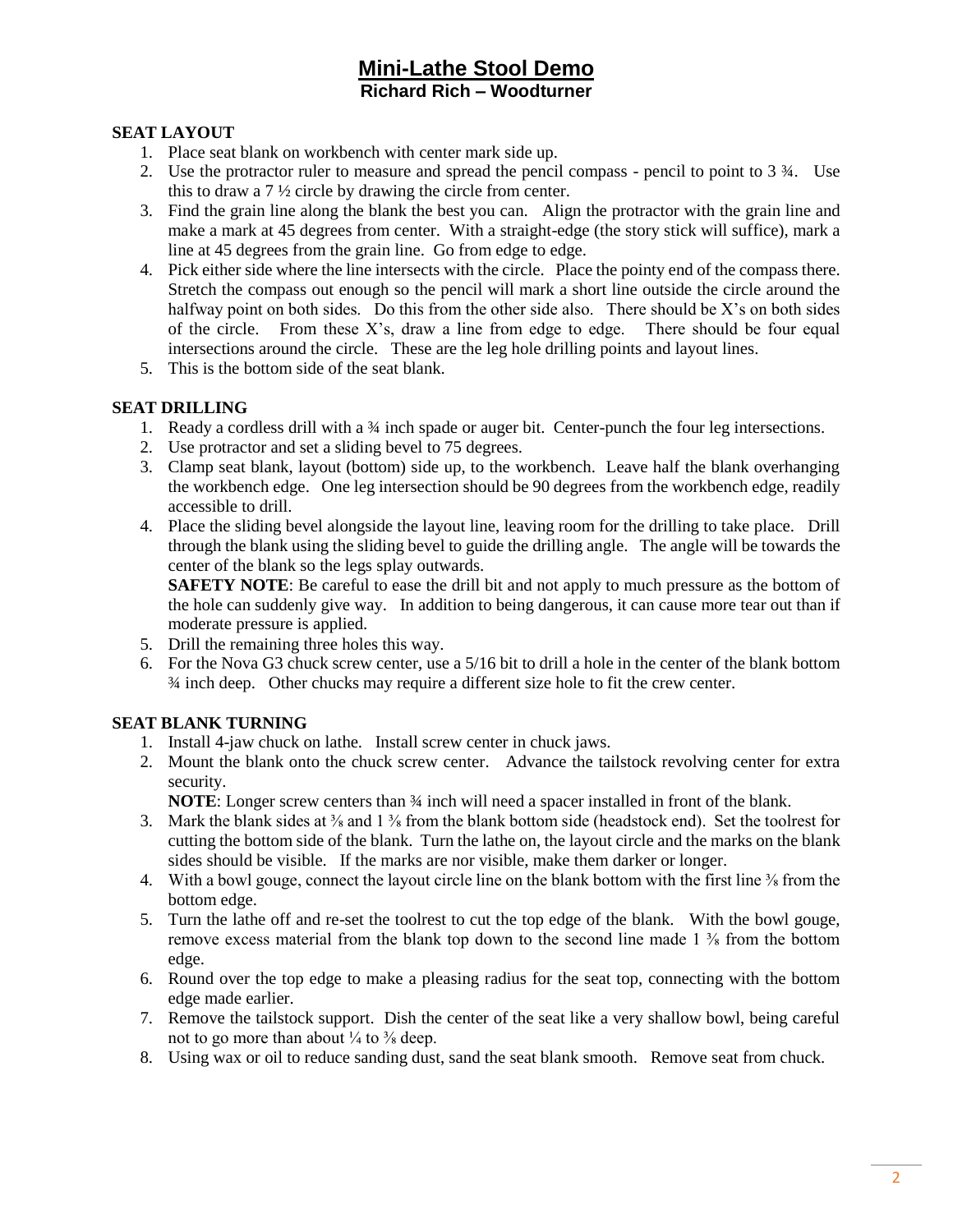## **BUTTON TURNING**

- 1. Remove screw center from chuck. Clamp button blank securely in chuck jaws.
- 2. Turn exposed portion of blank round and smooth, being careful of the jaws.
- 3. Peel-cut round, plane cut towards headstock about ¾ inch until sides are smooth.
- 4. Smooth end face and chatter tool the end if desired. Using wax or oil to reduce sanding dust, sand and finish.
- 5. Leaving  $\frac{1}{4}$  to  $\frac{3}{8}$  from the face end, part down to 5/16 (or bit size used to drill center hole) to make a tenon about ½ long. Parting slightly inwards towards the button face allows the edges of the button to seat completely around.
- 6. Part off.

#### **LEG BLANK PREPARATION**

1. Mark and punch centers on all four leg blanks.

## **LEG TURNING**

- 1. Remove chuck from lathe.
- 2. Install drive center and revolving center.
- 3. Mount leg blank between centers.
- 4. Set toolrest to turn tailstock end first, which will be the top tenon portion of the leg.
- 5. Set calipers, one to  $\frac{3}{4}$  and the other to 1 1/6.
- 6. Turn the blank round.
- 7. Using the story stick, mark the tenon and other leg details. For all designs including the bamboo style, the most important part is the tenon be marked  $1\frac{1}{2}$  from the top of the blank and turned  $\frac{3}{4}$ inch round. The tenon base must swell larger at the same place on all four legs. This provides a base for the tenon to stop against the bottom of the seat blank.
- 8. Turn the leg to the desired design.
	- Check tenon fit in a seat leg hole. It should fit snug and go in relatively easy. Like other woodworking mortise and tenon fits, try the gravity test. Install the leg tenon into a mortise. Lift the leg up. The seat should stay with the leg, at least briefly.
	- If you must beat the leg in with a hammer, it is too tight. Replace on the lathe and turn a bit off the tenon. Retry the gravity test.
	- If it miserably fails the gravity test, it is probably too loose. Turn another leg. It is good practice anyway.
- 9. Turn and fit all four legs.

## **WEDGE KERF SAWING**

- 1. On a board with holes drilled, or corners cut out to give room for the tenon tops to extend through, install (dry, no glue) all four legs into the mortises of the seat. Seat them completely.
- 2. Arrange the tangential plane of each leg to the grain line of the seat.
- 3. Mark the leg at the tenon base at the layout line and number each leg and hole respectively, 1:1, 2:2 and so on. This allows you to replace the proper leg into the proper mortise on glue assembly.
- 4. With the legs attached, turn the stool over onto the legs.
- 5. Mark the top of the tenons at a 90 degree angle to the grain line of the seat.
- 6. Remove the legs. Draw a line down the tenon from the line marked on the top, stopping about  $\frac{1}{4}$ inch from the tenon base mark you made earlier. Do this on all four legs.
- 7. Secure the leg with clamps on vee blocks.
- 8. Saw the line drawn down the tenon to make a wedge kerf on all four legs.